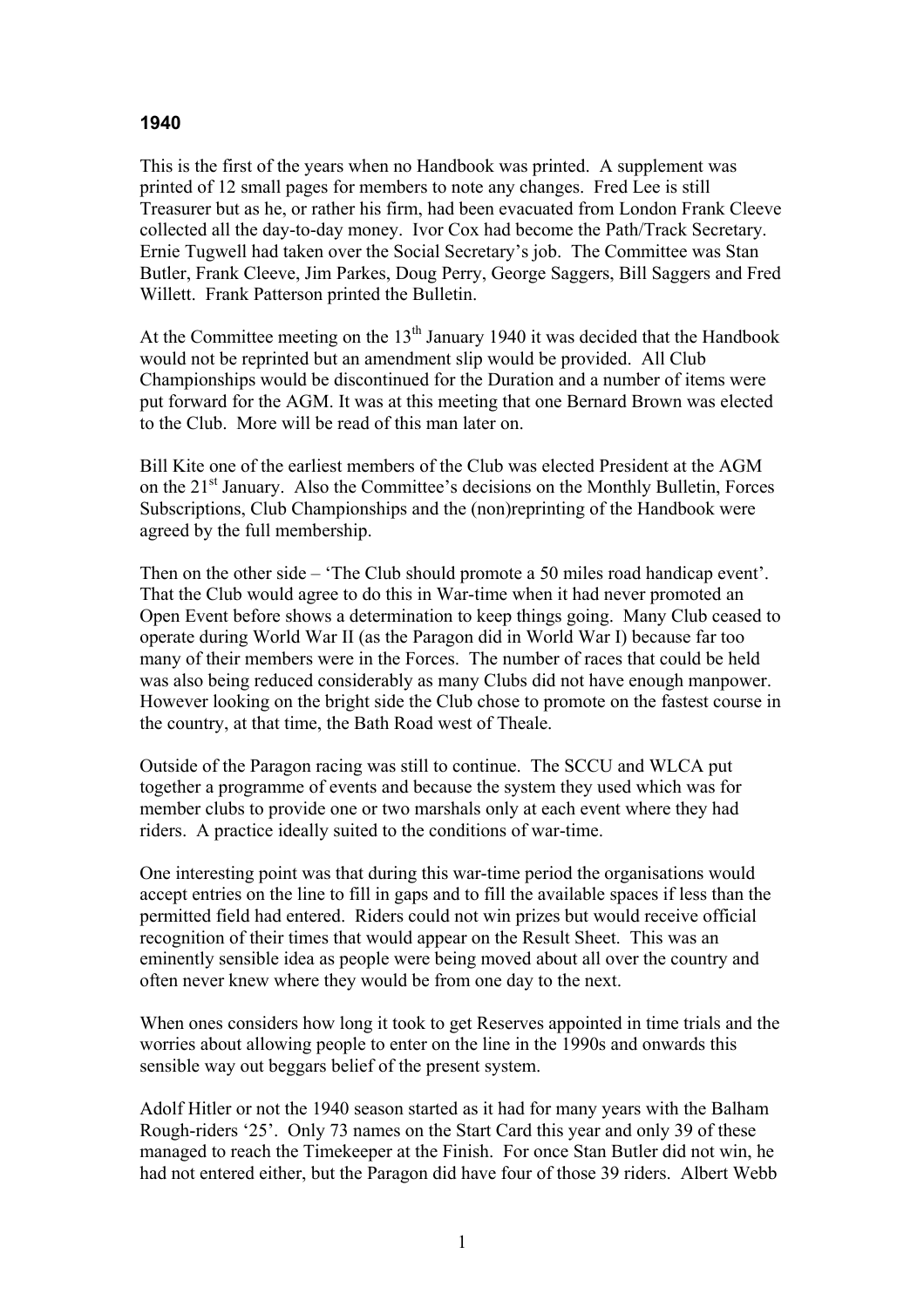2.1.59, Alec Smith 2.7.28, Jim Hayes 2.9.37 and Jack Mathner 2.19.41 were our men. No one won any prizes as Albert was 19' slower than the winner Richardson (Galena). However such is the nature of the event the Paragon did get  $2<sup>nd</sup>$  Team albeit 30' slower then the Ealing Paragon.

Two weeks later the Kingsdale held their 'Hard Riders Time Trial' over approximately 25 miles north of London. R Goodley 1.18.18, Frank Patterson 1.25.11, were our only finishers. Bert Hockham and Albert Webb having come to grief around this twisting undulating course.

The Kentish Wheelers Novices '25' provided the first bit of good cheer for the Paragon in 1940. On a particularly foul day with lots of wind and rain our lads excelled. Ken Neale was best in 3<sup>rd</sup> place with a 1.10.37 ride, Vic Foreman did 1.13.53 and Jack Shepherd 1.14.07 and the Team race was ours! Such was the state of our youngsters that Foreman and Shepherd had no spares. However, the Road Secretary, Alan Gordon, arranged with club members to have bikes available at Povey Cross and the Angel, Woodhatch. Fortunately these bikes were not required but it does shows the sort of support one gets in the Paragon.

Richardson won the Comet '25' in 1.7.46 with Bert Chapman just 20" slower. With this ride Bert actually collected  $2<sup>nd</sup>$  in the Handicap section. The first Handicap he had ever won in Open Competition. The Paragon did not get the Team as Bert Holkham punctured but, then again, we do not know who the other Paragon riders were anyway!

The first Club event was the medium Gear '25'. On another foul windy day two newcomers to the Club were well clear of the rest. Ken Neale coming back with 1.11.20 beating Jack Pearce by 32". Jack Shepherd was  $3<sup>rd</sup>$  in 1.13.26. The Handicap was taken by Jack Shepherd with a nett 1.6.41, Neale was  $2<sup>nd</sup>$ , 1.7.35 and Pearce  $3<sup>rd</sup>$ with 1.8.52

Ivor Cox noted that NO Paragon riders rode at the Good Friday Meeting at Herne Hill. When did that last happen? Just to rub it in Herne Hill was then taken over by the Barrage Balloon units as part of the Defence of London. So H.H. was now out of bounds to all civilians!

14<sup>th</sup> April was SCCU day for Clubs A-N and a fine collection of Paragonians took part. Arthur Sharp was 2<sup>nd</sup> in 1.7.30 to Jerry Waters (Morgan CC) 1.6.33. Alec Smith collected  $5<sup>th</sup>$  place in 1.8.45 and Stan Butler got into the frame with 1.8.59 for  $6<sup>th</sup>$ place. Three men in the first six and the Paragon had collected their  $2<sup>nd</sup>$  Team race of 1940! Other Club times were Albert Webb 1.10.37, John Schultheiss 1.13.10 and Frank Patterson 1.13.45.

We found an interesting little snippet from the Cycling of  $24<sup>th</sup>$  April. In the result of the Western TTA '25' it was noted that 'HG Hill (the Timekeeper) returned 64 finishers including A Bristow formerly Norwood Paragon'. There's fame for you. Arthur did not even get into the top 8 finishers and gets a mention! Lower down the page there is the Result of the Red Cross Bicycle Polo League Final Table with the Paragon and the Wrens in a tie for  $1<sup>st</sup>$  place.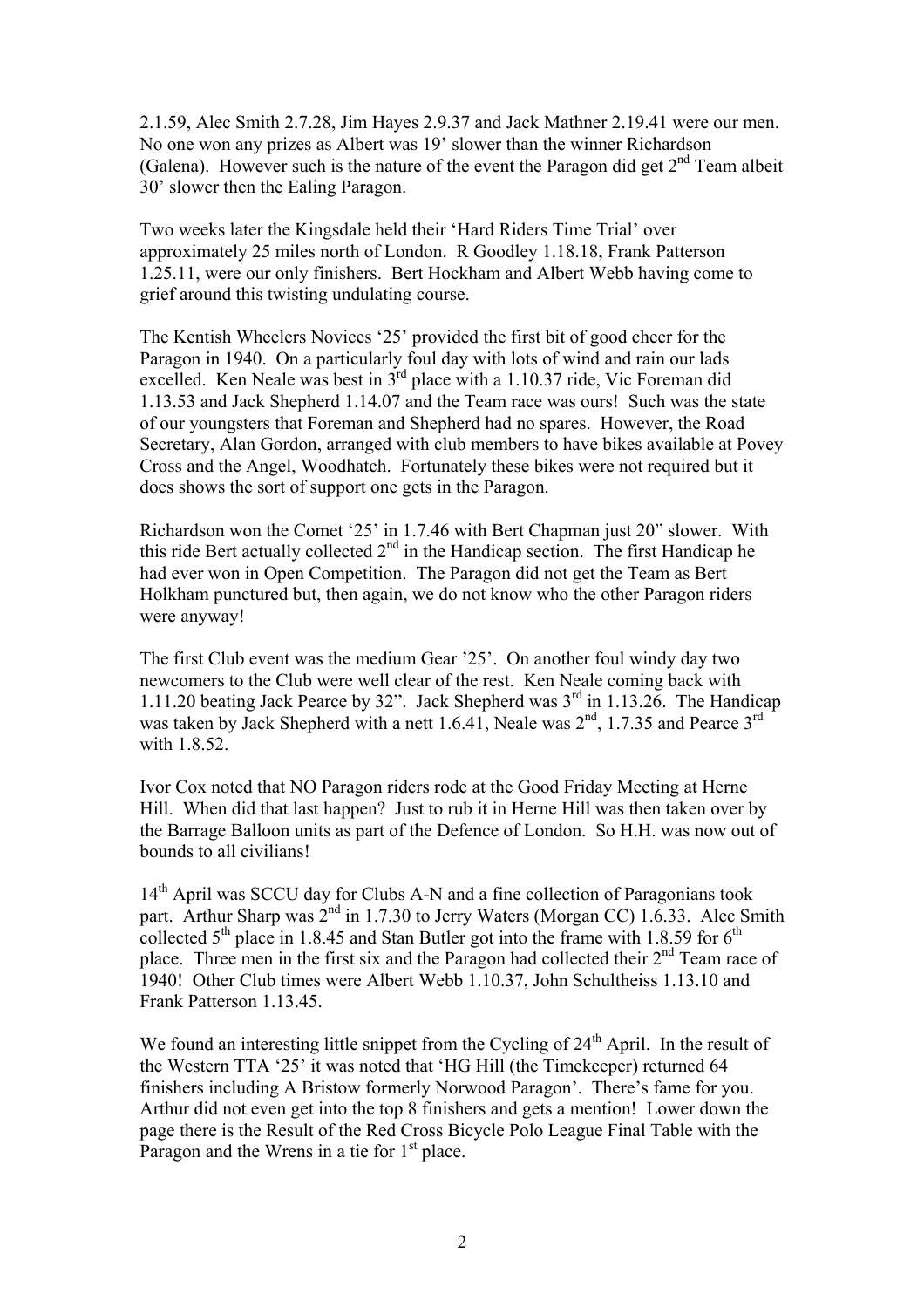The WLCA ran a '25' on the  $28<sup>th</sup>$  April but it was not as successful for the Paragon as the SCCU '25'. Albert Webb 1.6.27, Alec Smith 1.6.48, John Schultheiss 1.10.08 were our only finishers in the event won by Jerry Waters (Morgan) in 1.4.49

The Catford ran their '50' on the  $5<sup>th</sup>$  May. This was won by Ernie Mills (Adiiscombe) in 2.12.20 with Charlie Roberts (Addiscombe)  $2<sup>nd</sup>$  in 2.15.11. Charlie was later to be the founder of the 'Roberts Frames' of (in 2004) International Repute. Arthur Sharp collected  $3<sup>rd</sup>$  place in 2.18.43. Stan Butler  $6<sup>th</sup>$  in 2.19.1, Albert Webb  $7<sup>th</sup>$  in 2.19.28, Alec Smith 2.28.05 and Jack Pearce 2.34.34 were our other riders. Albert's effort with  $10^{\circ}$  allowance enabled him to come away with  $2^{nd}$  Handicap prize.

The Bath Road also held their Jubilee '50' and it was won, in a time of 2.14.35, by the aforesaid Charlie Roberts. Albert Webb was  $8<sup>th</sup>$  in 2.19.14, Arthur Sharp 12<sup>th</sup> in 2.21.10 but these were our only finishers.

The unrestricted gear '25' received 20 entries of whom 17 started. Arthur Sharp produced an excellent 1.4.15 putting him way ahead of Albert Webb, 1.5.39, John Diplo, 1.6.42, and Alec Smith 1.6.45. With 9' Handicap John Diplo took the Handicap by 1.35 from a new Junior, Fred Sams, 57.42 to 59.17 with another youngster Ron Tugwell in  $3<sup>rd</sup>$  place with 1.00.35.

There was a track meeting at Paddington on the  $18<sup>th</sup>$  May that had been moved from the previous wet Monday. Stan Harrison was 2<sup>nd</sup> in the 550 yards Handicap for Trackmen,  $2<sup>nd</sup>$  in the 440 sprint, and  $2<sup>nd</sup>$  in the 5 miles. He also won the 10 laps double harness Point to Point and the Australian Pursuit paired with Len Thorpe (Barnet).

There was another Track Meeting at Paddington on the 1<sup>st</sup> June and Stan Harrison produced even better rides. He came  $2<sup>nd</sup>$  in the 10 laps point to Point, won the 550 yards Handicap and the 5 miles Scratch. In the Polytechnic Meeting he came  $3<sup>rd</sup>$  in the 440 Scratch Sprint.

Seven riders took part on the 30 miles event on  $2<sup>nd</sup>$  June. This time Alec Smith provided fastest time with 1.19.59 from John Diplo 1.20.26 and Ken Neale  $3<sup>rd</sup>$  in 1.22.24. Vic Foreman took the Handicap his 6' allowance giving him a nett 1.18.15. Jack Shepherd was  $2<sup>nd</sup>$  in 1.19.41 and Alec Smith  $3<sup>rd</sup>$  with 1.19.59.

The June Bulletin reports than 34 members were now in the Forces.

In July we held another '25'' but only had 7 riders. Fred Willett (1.4.11) won by over 3' from Ken Dudley (1.7.17) and John Diplo (1.7.49). Ken took the Handicap by 48" from Fred Sams with Fred Willett collecting  $3<sup>rd</sup>$  Handicap from Scratch.

The Open '50' presented the Club with a bit of a problem. How to get all the helpers out to the Bath Road? Staying overnight, as pre-war, was out of the question as many of the people that used to do B & B could not offer this service because of food rationing. They were not official hoteliers so could not claim extra food etc. they were merely families who made an extra few shillings putting up the racers. The solution was to hire a coach plus a lorry for those who wanted to take a bike with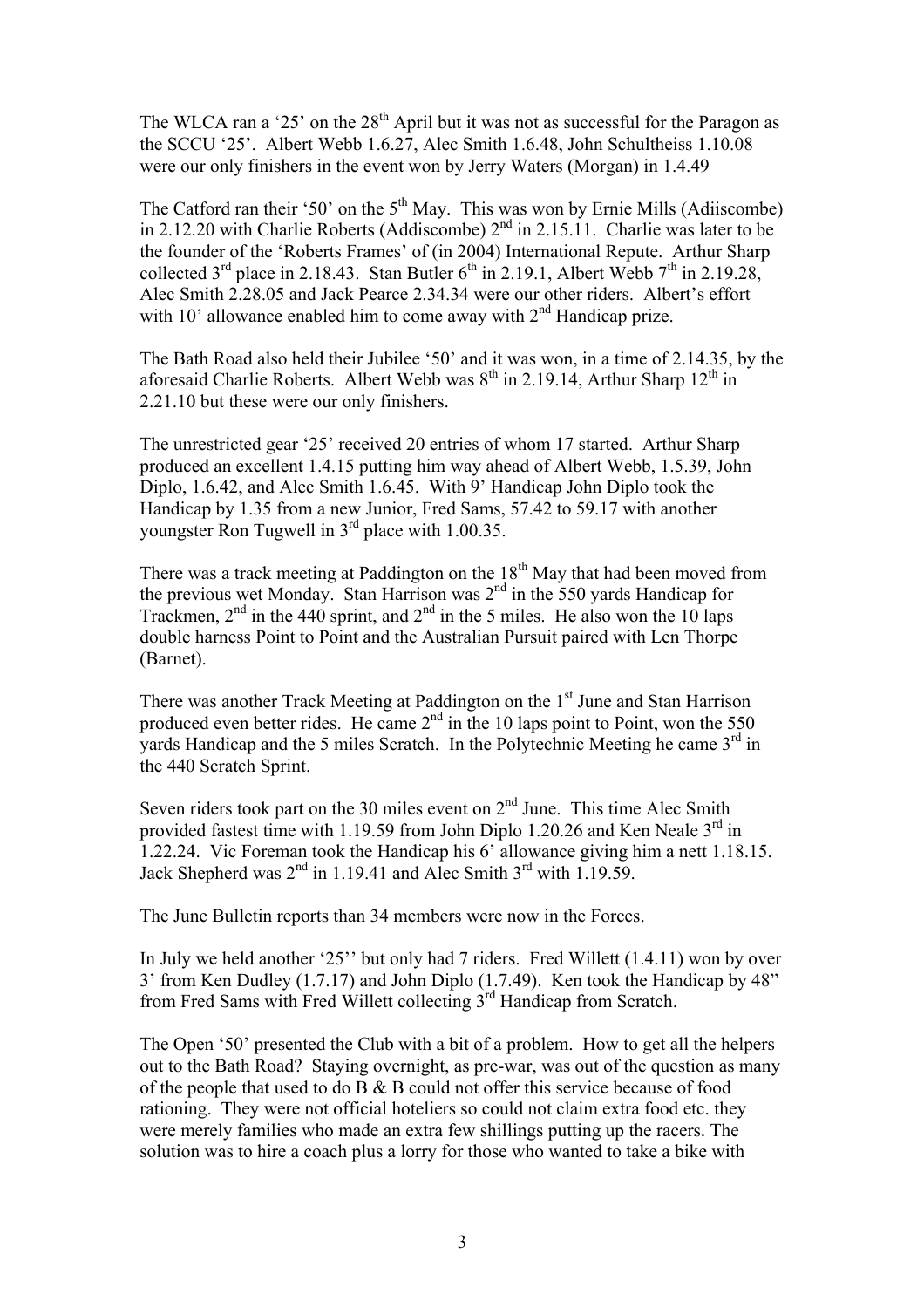them and either have a ride around Berkshire or ride back home. The Coach was to get back to Croydon at about 1pm for those that had to put in a Sunday shift.

The morning started very misty but once the sun got up it burnt off the mist and a beautiful day was had by one and all. The race itself was a win for Pape (Castlenau) in 2.8.24. Our Fred Willett came in with a 2.9.48 for 3<sup>rd</sup> place and such was his return to form he also collected  $2<sup>nd</sup>$  in the handicap section. John Diplo 2.27.08 had the Honour of being No1 on the Card and the only other finisher from the Paragon. Ken Dudley punctured and failed to record a time.

Two points of interest are recorded from the morning. Firstly, the use of a telephone to get the results instantly from the Timekeeper to the Results Board (This even attracted notice in 'Cycling') and secondly, during the 'Regatta' that followed the '50' on the Thames at Pangbourne the Road Secretary, one Alan Gordon, was seen disporting himself in the water in his birthday suit. Mother Nature, however, struck back after this fright as on the Monday Alan was carted off to Redhill Hospital with Appendicitis.

The Ealing CC put on a 100 miles event on  $3<sup>rd</sup>$  August in place of the more normal Bath Road 100. Fred Willett was going well but was desperately unlucky. At the 23 miles turn he was leading in 59.15. In  $2^{nd}$  place 1.15 behind, was Pape (Castlenau) who won our Open '50'. At 33 miles Fred punctured and 5 miles later collected his  $2<sup>nd</sup>$  puncture. This really put him back as at the 51 miles point he passed the Timekeeper in 2.17.08 against Pape's 2.14.27 but still in  $4<sup>th</sup>$  place. (Times were at 51) miles all the signposts and most of the milestones had been removed and the timekeepers missed their proper mark!)

Out to the Savernake Turn and the lead had moved to Gawman  $(13<sup>th</sup> Whs)$  who turned in 3.14.10. He had really moved on this stretch for although Willett (3.19.51) had closed on Pape (now  $3<sup>rd</sup>$  in 3.17.50) he had lost over 3' to Gawman. However as those who have ridden the last 27 miles of the Bath Road course know anything can happen and generally does if you don't want it to. Gawman pulled a few more seconds out of Willett but Fred had the legs of everyone else. Gawman finished in 4.33.21 and Fred Willett in 4.39.14. Not a bad ride for this was Fred's third race of the year!

The August Bulletin gives the news that Charlie Armstrong had been killed in France.

The Committee Meeting held on the Sunday  $6<sup>th</sup>$  October was at the Joliffe Arms. What an excellent idea after a day awheel!

The Hill Climb was the only other Club promotion in 1940 and this again proved an easy win for Fred Willett his 1.37 being far too good for Geoff Dore (2.12) and Ken Dudley (2.16).

The Bulletin's contain addresses to contact members in the Forces. The also seem to be recording a Marriage Mart. The numbers of our members getting or becoming engage to marry over the last year is amazing. Before the War this would have been scarcely worth a mention in a Magazine but then everyone would have known. It was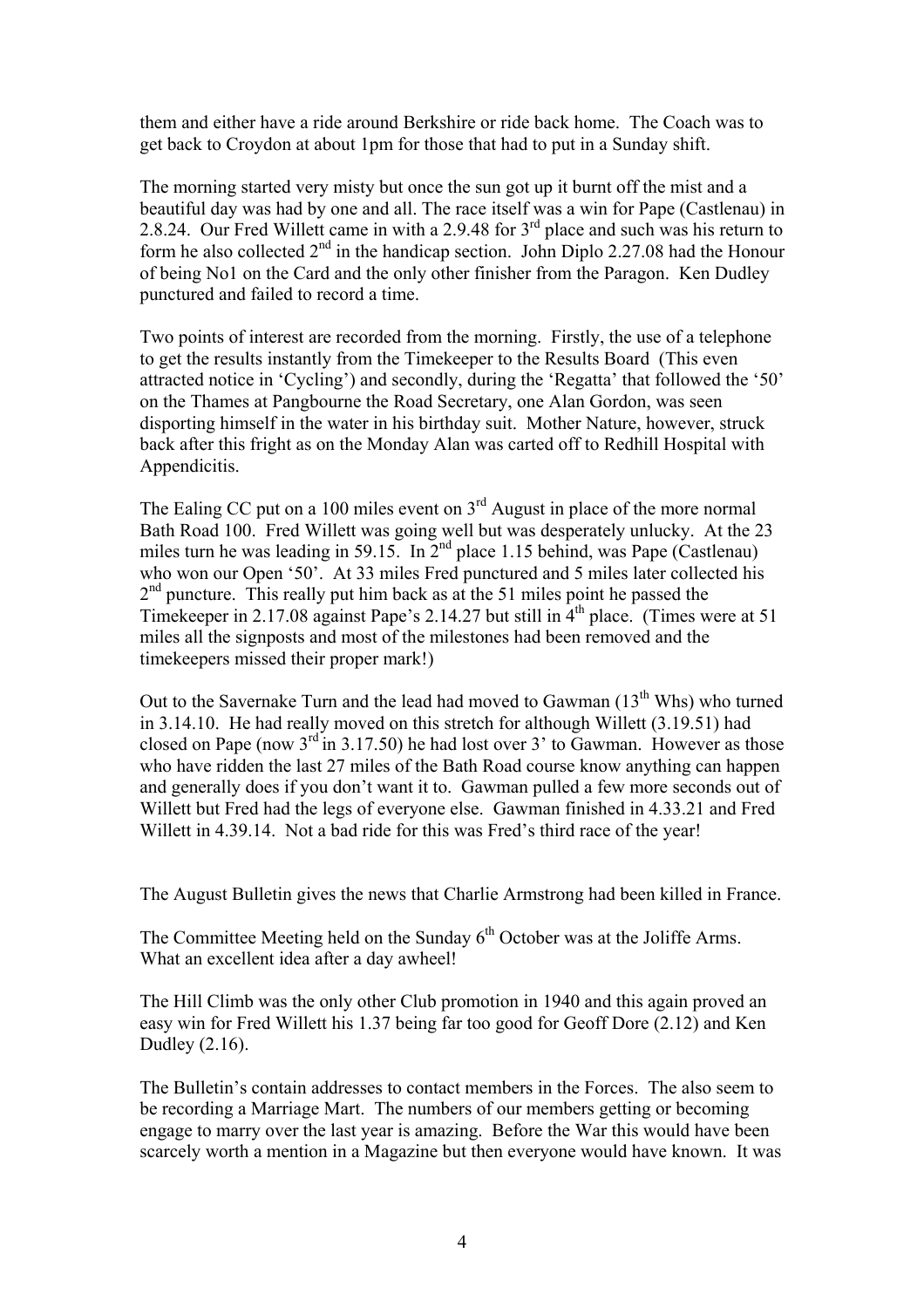this aspect of keeping all our riders in touch with such 'ordinary' things that made the Bulletin so welcome during the War.

Arthur Bristow got 'bombed out'. They missed the bike shed but destroyed the Club Watch!

On the  $27<sup>th</sup>$  October the Catford held, once again, the  $46<sup>th</sup>$  Annual Hill Climb Championship of England on the fierce some Yorks Hill. We have never seen a Result Sheet like this one. Fifty-eight names were on the Start List. There were twelve non-starters. Forty-six riders were pushed off at the bottom but only FOUR got to the top! The winner was our own Fred Willett in 2.32. What the conditions were we do not know but Fred's time is about  $25 - 30$ " slower than expected.

A further Committee Meeting was held at the Joliffe Arms on  $17<sup>th</sup>$  November. One important point was that the NCU London Centre had not produced the Medals for Stan Harrison's and Jim Hampshire's Tandem Sprint Championship. This had to be pursued.

Only two Standard Medals were awarded in 1940.

At the end of the year 44 members were serving in the Forces. One, E Fox, was a Prisoner of War, Cliff Dore had been discharged as medically unfit after his smash by a car and two members had lost their lives.

|                 | <b>Scratch Result</b> | 25 h/c  |                | <b>Handicap Result</b> |         |         |
|-----------------|-----------------------|---------|----------------|------------------------|---------|---------|
|                 |                       | 31.3.40 |                |                        |         |         |
| 12 <sub>2</sub> | <b>Entries</b>        |         |                |                        |         |         |
| 11              | <b>Starters</b>       |         |                |                        |         |         |
| 9               | <b>Finishers</b>      |         |                |                        |         |         |
|                 |                       |         |                |                        |         |         |
| 1               | Neale K               | 1.11.20 | 1              | Sheppherd J            | 6.45    | 1.06.41 |
| $\overline{2}$  | Pearce J              | 1.11.52 | $\overline{2}$ | Neale K                | 3.45    | 1.07.35 |
| 3               | Sheppherd J           | 1.13.26 | 3              | Pearce J               | 3.00    | 1.08.52 |
| 4               | Smith AC              | 1.13.40 | 4              | Foreman V              | 6.30    | 1.09.12 |
| 5               | Goring J              | 1.14.57 | 5              | Goring J               | 3.00    | 1.11.57 |
| 6               | Foreman V             | 1.15.42 | 6              | Diplo W                | 3.30    | 1.13.06 |
| $\overline{7}$  | Diplo W               | 1.16.36 | 7              | Smith AC               | Scratch | 1.13.20 |
| 8               | Thompson              | 1.17.41 | 8              | <b>Tugwell R</b>       | 4.00    | 1.15.25 |
| $\overline{9}$  | <b>Tugwell R</b>      | 1.19.25 | 9              | Thompson               | 2.00    | 1.15.41 |
|                 |                       |         |                |                        |         |         |
|                 | <b>Scratch Result</b> | 25 h/c  |                | <b>Handicap Result</b> |         |         |
|                 |                       | 12.5.40 |                |                        |         |         |
| 20              | <b>Entries</b>        |         |                |                        |         |         |
| 17              | <b>Starters</b>       |         |                |                        |         |         |
| 17              | Finishers             |         |                |                        |         |         |
|                 |                       |         |                |                        |         |         |
| 1               | Sharp A               | 1.04.15 | 1              | Diplo J                | 9.00    | 0.57.42 |
| $\overline{2}$  | Webb A                | 1.05.39 | 2              | Sams F                 | 10.30   | 0.59.17 |
| 3               | Diplo J               | 1.06.42 | 3              | <b>Tugwell R</b>       | 8.30    | 1.00.35 |
| 4               | Smith AC              | 1.06.45 | 4              | Shepherd J             | 8.00    | 1.02.05 |
| 5               | Neale K               | 1.08.05 | 5              | Kent-Smith C           | 11.00   | 1.02.29 |
| $\overline{6}$  | <b>Tugwell R</b>      | 1.09.05 | $\overline{6}$ | Hoy R                  | 8.30    | 1.0324  |

## **Club Time Trial Results**